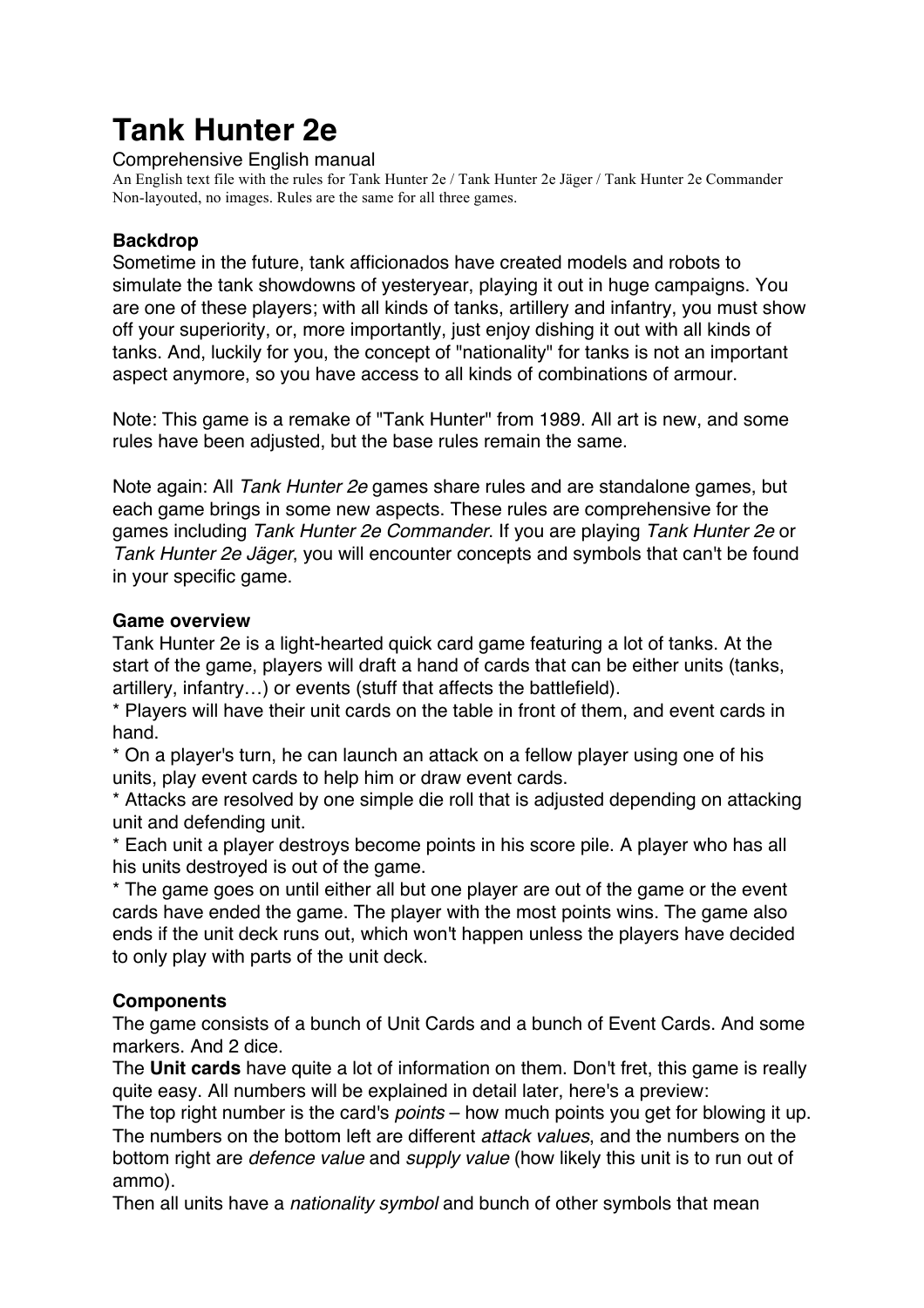different things. We'll get to those.

*In TH2: Commander, some of the Unit cards are Commanders. They are not really units, they just share the card back.*

The **Event cards** are less complex; they have an *effect* described in text, and a *colour* that tells you when you can play them (on your turn, on another's turn or immediately as you draw them). The *top left symbol* also tells you when you can play them; doubling the information with the card colour.

#### **Preparations**

*Note: When playing this game for the very first couple of times, you will want to play with only tanks, and skip weak stuff like artillery and infantry. So, remove all nontanks from the unit deck, leaving it with only tanks (AFV). You'll also want to remove the Events that handle non-tank stuff; they are Trench (2pcs), Heavy Guns (2pcs) and Escape (2 pcs).*

*Note again: Using the Commander cards (TH2: Commander) is considered as "optional" to spice the game up a bit. Your first plays, you'll want to remove the Commanders from the unit deck.*

*Also, in the future, in order to cut down on the game time, or simply for thematic purposes, you can choose to limit the units in the unit deck to certain nationalities, or only have 1 copy of each different unit in the deck, or so on. You're fully free to adjust the unit deck in any way you like.*

\* Shuffle the unit cards and deal 5 units to each player. The rest is placed in a face down pile (=the unit deck).

\* Remove the 3 "Carpet Bombing" from the event deck, shuffle and deal 1 to each player. Then, divide the rest into 3 piles of about the same size, shuffle 1 Carpet Bombing into each of them, then stack them without shuffling further (=the event deck).

Each player now has 6 cards. First, they should be drafted in clockwise direction.

# **Don't know what drafting is?**

Drafting is that all players simultaneously choose one card in hand to keep (putting it face down before them) and send the rest to the next player. (They must choose what card to keep before looking at the cards they get from their neighbour). From the new cards they get, they choose one card to keep and send away the rest. This is repeated until they just get one card that they keep.

With these 6 cards, players keep any Events in hand, but the Unit cards should be lined up before each player, **face down**. This is called the player's Front Line. Some unit cards allow the player to place them in the Rear Line, this means they are placed in a second line below the first. Commanders (found in TH2: Commander) are *always* placed in the rear line, and also, they are always face up. Another thing about commanders, that will be repeated several times because it's important, is that, even though they have the same card back as unit cards, they do NOT count as units for any other purpose.

Finally (although all cards are face down) players announce aloud the value of their highest valued unit card (top right number). The player with the highest number is the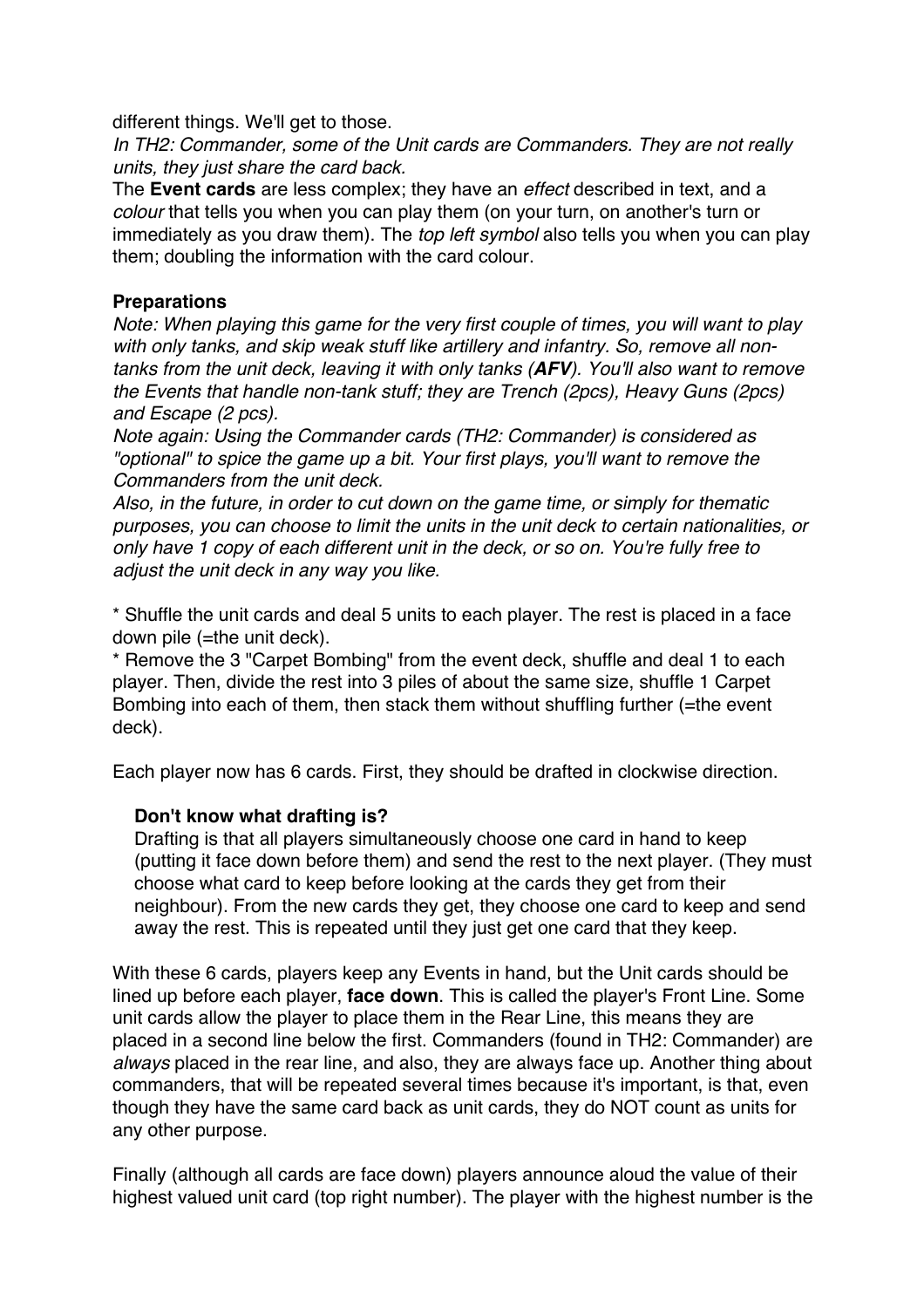first player; in case of a tie, roll a die.

And the game can begin.

#### **A player's turn**

On a player's turn, he can basically either **do one attack** to another player, **scout another player's units**, or he can **draw one event card** to his hand. He can also play any number of event cards for free. However, there are some things that happen before his turn actually starts. These happen **"before the player's turn"**, and none of them have any meaning at the start of the game, but they do get important after a while:

a) All the player's *exhausted* cards are now *refreshed*. (Some cards in the game are turned sideways, "exhausted" when their special effect is used).

b) The player may rearrange all his *hidden* (face down) units as much as he likes (not between Front and Rear lines, though).

c) The player may move ONE unit from his Rear line to his Front line.

d) The player may discard 3 Event cards from hand to *re-supply* or *liberate* one of his units. (Units can *run out of ammo* or be *pinned down* by the enemy; either will disable the unit so it can't attack. Re-supplying/liberating the unit makes it able to fight again).

e) If the player has no units in his Front line at this point, his Rear line now becomes his Front Line.

Please note that for rules purposes, the above happens **before the player's turn**. What this really means is that no one can play any Events during the above, because Events can only be played on a player's turn.

When the above has been taken care of, the player takes his turn, which is either **attack, scout** or **wait**. The player (and other players) can also play event cards to their heart's content.

#### **Hidden and revealed units**

Units can be either hidden (face down) or revealed (face up). A hidden unit cannot do anything, has no abilities and cannot be attacked. Players can, at *any* time during the game (even out of turn) reveal any number of their units at will, even in mid-action. However, unless special rules or events allow them to, players can never conceal their units at will.

Hidden units can have markers or counters on them. Markers or counters do not go away just because a hidden unit is revealed or vice versa.

# **Front line and rear line**

All units are, unless stated otherwise, placed in the player's front line. Some units have the ability to be placed in the rear line. As a base rule, units in the rear line cannot attack nor be attacked. They can still be affected by event cards, though. Also, there are special attacks that they can perform (long range and anti-air attacks, see the section about attacks).

Once before a player's turn, he can move *one* of his rear units to his front line. However, unless special rules or events allow them to, players can never move front line units to the rear line.

Finally, if a player has no units in his front line before his turn starts, his rear line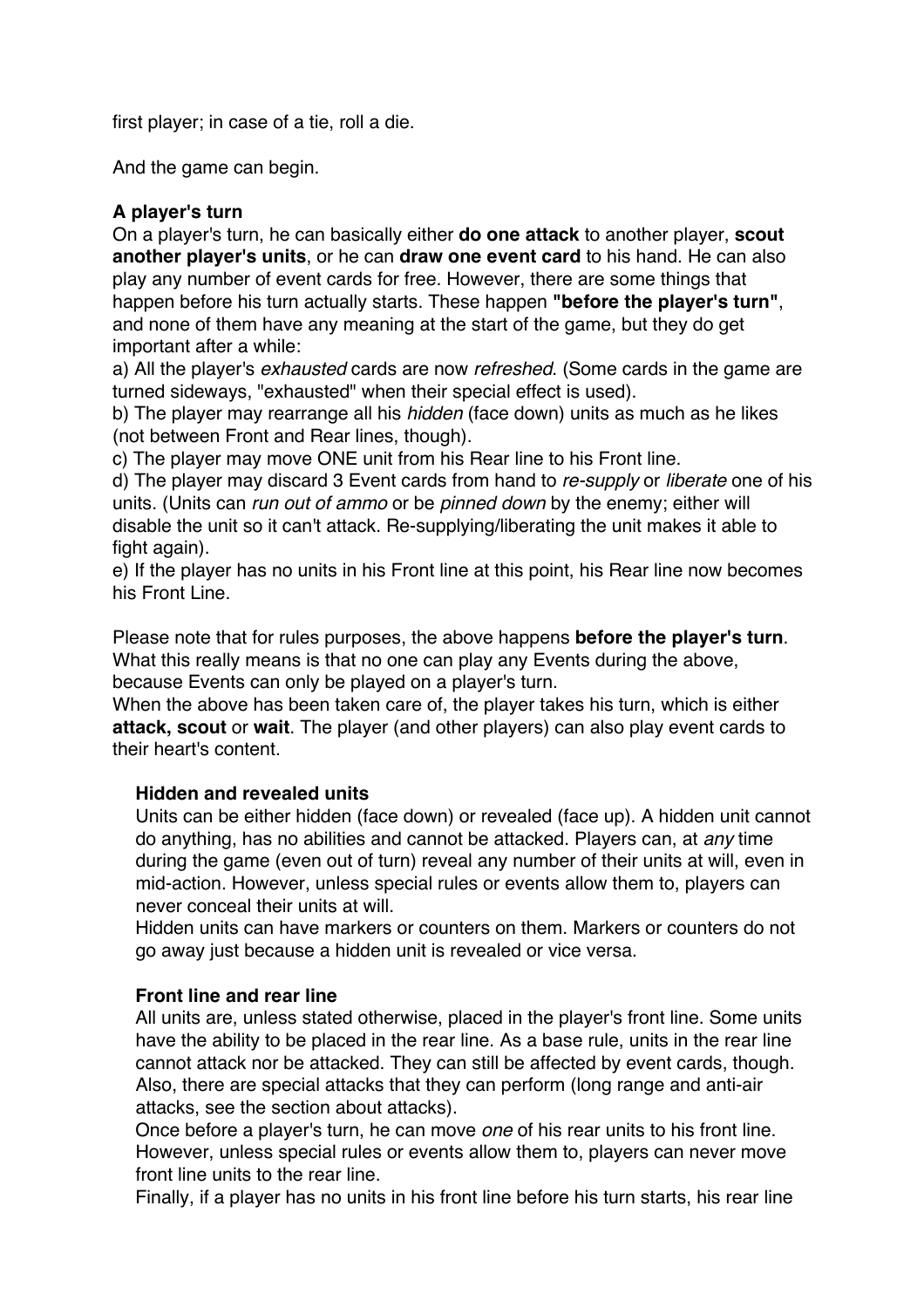will be considered as his front line.

## **Attack**

The most typical thing players'll do in this game is attacking a unit of another player. The turn player chooses which one of his units that will attack, and which unit (of another player) will be the target. Both units must be in the front row, and both units must be *revealed* (face up).

(Now, you might wonder, how do you get your enemy to reveal his units? That's done by scouting, and is explained below, but we explain attacks first.)

Attacks are resolved by rolling a die. If the die result is equal to or below the attacking unit's attack value minus the target's defence value, then the attack has succeeded. In most cases, this means the target unit was destroyed and the turn player gains it as points, but all this varies depending on what type of unit has attacked what type of target. If you're only playing with tanks, it's easy as pie, which is why we suggested you'd play your first games with only tanks. Once you insert artillery and infantry in the fray, there's more to keep track of, but the game also gets more fun. At attacks can be a bit complex, it has a whole section of its own later in the rules, but as said, if you just play with tanks, it's dead easy.

If the attack fails, the target unit will in most cases get a chance to *counter* the attack. In fact, with some attacks the target gets to counter *before* the attack! Counters work as normal attacks, and follow the same rules, with the same restrictions, with the exception that – naturally – they can't be countered. So you won't see counters being countered – that would quickly get out of hand.

#### **Scout**

Scouting is quite similar to attacking. In fact, if the scouting fails, the enemy gets to launch a counterattack! The turn player chooses which one of his units that will scout and it must be in the front row and it must be revealed.

However, not all units can scout, only units with a scouting symbol can, and, also, the turn player doesn't target a specific *unit*; instead he target an *opponent*.

The scouting player rolls a die, and if the result is equal to or below the scouting unit's scouting value, the turn player gets to reveal *as many of the opponent's hidden units as the die result shows*.

However, if the scouting fails, the target player may choose *any* of his units in his front row (even a hidden one, provided it's revealed first) to perform a counterattack against the scouting unit. **However, tanks that lack turret (carrying the No Turret icon) cannot counterattack a scouting**.

#### **Wait**

The player can choose to neither attack nor scout, but instead draw an event card from hand. Event cards are quite powerful; they can help a player to attack or get him more units.

The base hand limit in the game is 3 event cards (although the hand limit might change during the game). If a player who already has 3 events in hand is to draw a new, he must first discard an event in hand before he draws a new.

If the player draws a red event card, it must be played immediately.

In the highly unlikely event of the Event deck running out, reshuffle the discards to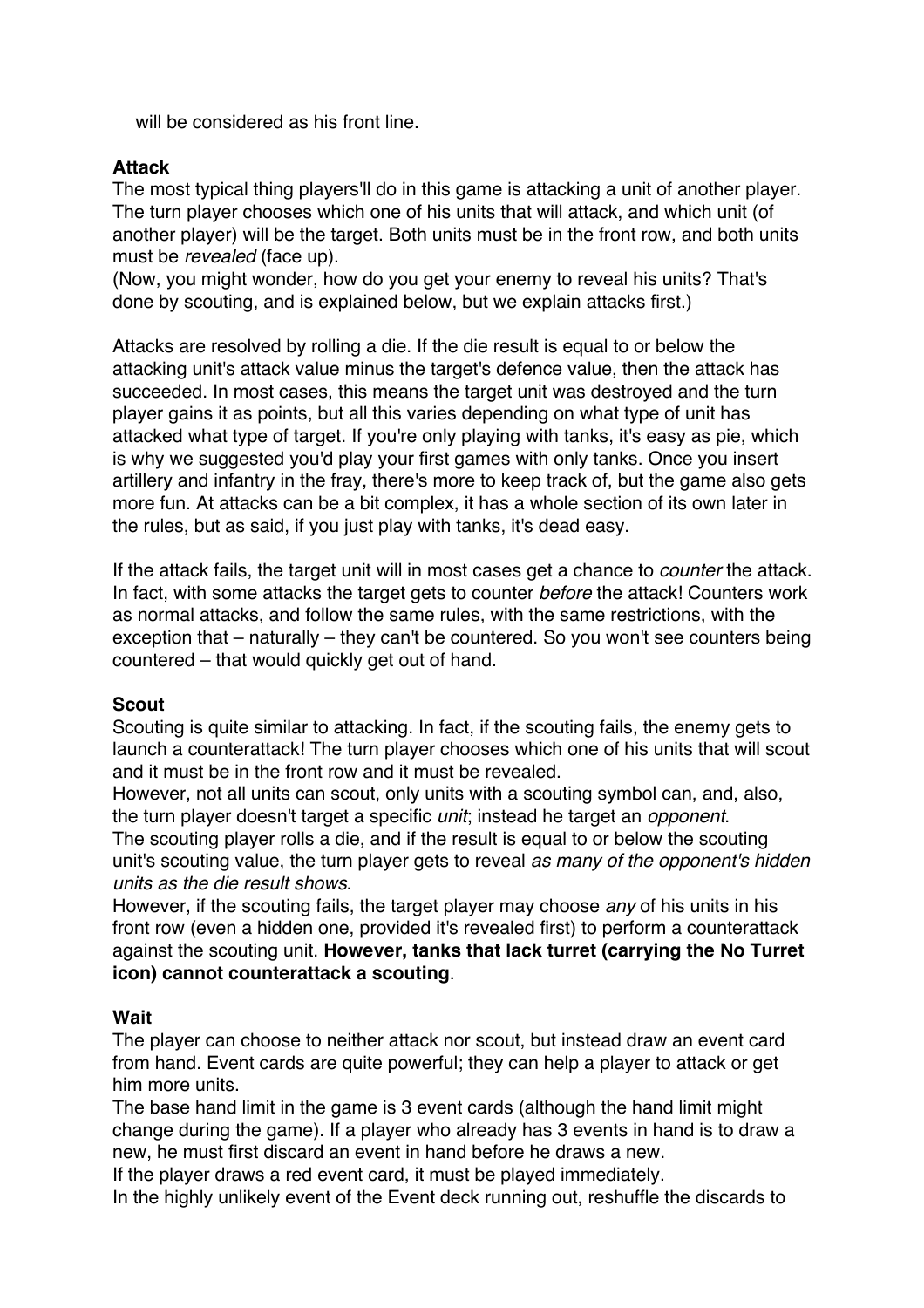form a new deck.

# **Play Event cards**

During a player's turn (but not *before* a player's turn) all players (not just the turn player) can play event cards – as long as the timing allows. Gray event cards can *only* be played on a player's own turn and gold event cards can be played on other player's turns (red event cards must be played immediately so if you have them in hand, you're doing it wrong). This is also represented by the top left symbol of the event card. Please note that there are gold cards that can *only* be played on other player's turns, and gold cards that *also* can be played on a player's own turn. The gold colour only signifies that the card is at all playable on other player's turns. Event cards also feature a fancy helping symbol on what happens with them after they've been resolved.

In case many players want to play simultaneously, the turn player has priority, then in clockwise order around the table.

# BILD PÅ EVENT CARD SYMBOLS

## **Turn end**

When the turn player's done, and it's clear that no one wants to play any more events, turn goes to the next player. Or, to be precise, first the stuff that happens "before his turn" happens. Then it's his turn.

## **Attacks – details**

Okay so here we are with this important section where you learn how to blow up everyone's tanks. With just tanks, it's actually really easy, but if you add artillery and infantry, it can end up being a little messy. But the basic idea is this:

1. Turn player chooses which of his units will attack, and what unit to target. Both units must be on their respective Front lines and both must be revealed (face up). 2. Turn player rolls a die.

3. If the result is equal to or below "attacking unit's attack value minus target's defence value", the attack is a success, and the target is destroyed. The turn player gains the destroyed target card and puts it in his score pile.

4. Regardless of fail or success, if the die roll was equal to or above the attacking unit's *supply value*, that unit is "out of ammo". Place an "out of ammo" counter on it. A unit that is out of ammo cannot attack nor scout further.

5. If the attack failed, the target unit gets to launch a counterattack at the attacking unit. A counterattack works just like a normal attack, only no further counterattacks can happen.

However, the above depends a bit on who is attacking who. After all, infantry doesn't attack tanks the same way they attack other infantry. Tanks rely mostly on their armour, whereas artillery and infantry mostly rely on being able to hide away. So each unit has one defence value: either armour or agility. So most units have 2 different attack values, depending on what defence the target uses.

# [bild på korten]

There are five types of attacks in this game: Anti-armor, Grenades, Trample, Suicide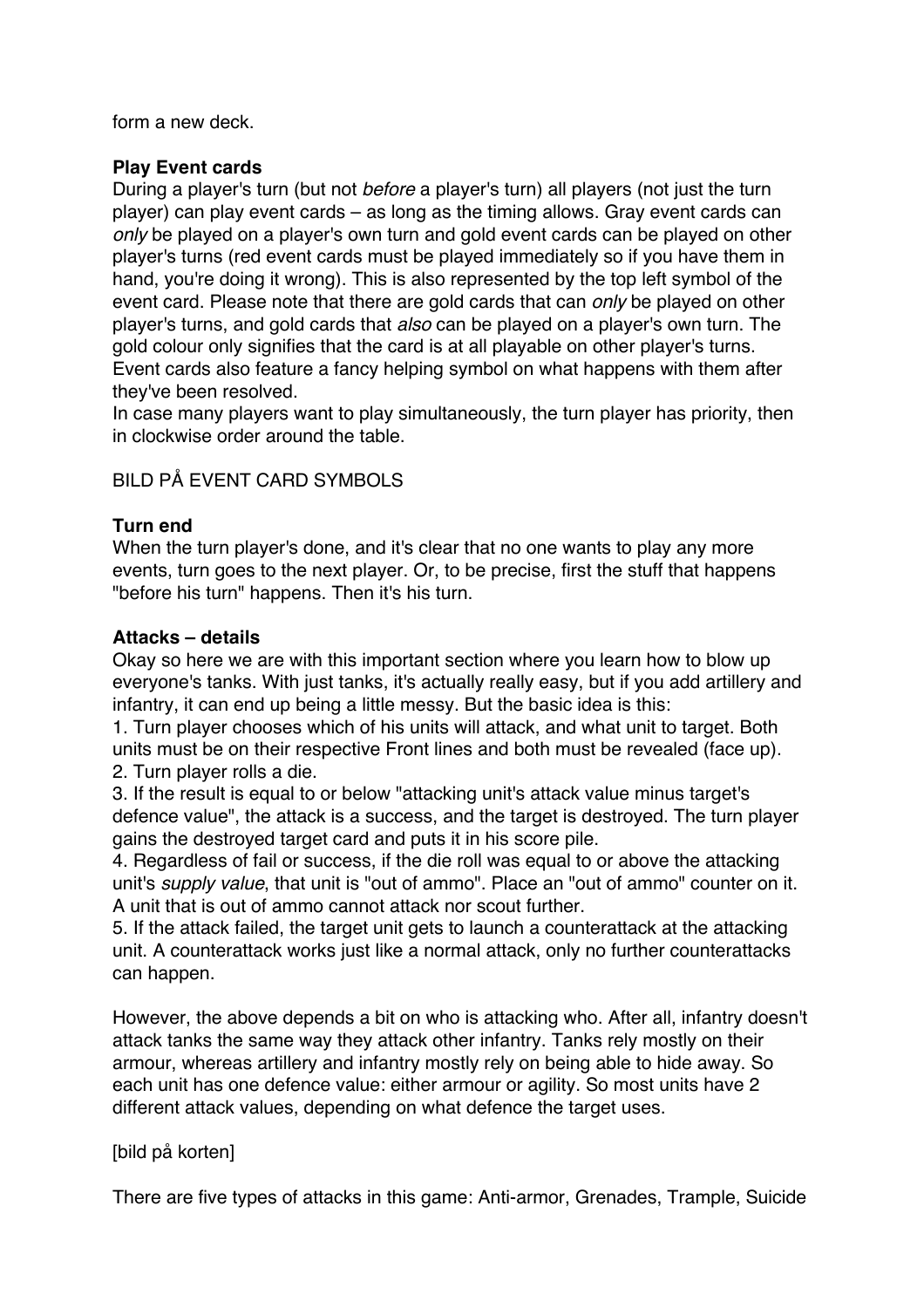and Gunfight. It's rarely a matter of choice; it mostly depends on how the target defends itself (armour or agility). So you'll usually know what kind of attack it will be just by looking at the target's defence symbol. But here's the list:

**\* An AFV or a GUN attacking an AFV** is always **Anti-Armor**. Anti-armor attacks are the base of the game, and they are resolved as per the basic description above. The relevant numbers are the attacker's Anti Armour attack value and the target's Armour defence value. This is the only attack type you'll eer see if you're only playing with tanks.

**\* An INF attacking an AFV** is a **Suicide attack**. For suicide attacks, there is no defence value, so the target number for the die roll is simply the suicide attack value of the INF. Also, a suicide attack can never be countered.

**\* A GUN attacking a GUN or INF** is always a **Grenade attack**. Defence against grenades are done with Agility, so the relevant numbers are the attacker's non-AA attack value, and the target's agility value. Grenade attacks differ from the base type in quite some ways. First of all, grenade attacks don't destroy when successful, instead they **pin down** the enemy (put a pinned down marker on the target unit), which basically means "1 damage" (out of max 2). Also, **counters to grenade attacks happen** *before* **the attack**! Which means, the attack is only performed if the counter failed. The attacker can get destroyed/pinned down before he even shoots! However, **INFs cannot counter grenade attacks**, they're too weak. But GUNs can! **\* An AVF attacking a GUN or an INF** can also be a Grenade attack (just like above), but against these targets, AFVs can also **Trample**. The Trample attacks are a bit different. The defender still checks his agility, but the attacking AFV refers to his *Trample value*. This attack signifies that the tank is physically crushing its target. So, a successful Trample destroys the target (unlike grenade attacks). Also, INFs get to counter a Trample if the Trample fails. GUNs also get to counter Tramples, but just like grenade attacks, they counter **before** the Trample happens and can thus stop it prematurely. However, **no counter attack can EVER be a Trample**. If a GUN attacks an AVF and misses, the AVF can NOT choose Trample as the counter attack.

**\* An INF attacking an INF or a GUN** is a **Gunfight**. The relevant numbers are the attacker's Gun attack value and the target's agility. If the target is a GUN, the GUN gets to counter before the Gunfight happens. If the target is an INF, the counter attack happens after.

Was that confusing? Here's a chart for you with some memory stuff:

| AFV vs AVF        | attack: anti-armour  | -> counter: anti-armour         |
|-------------------|----------------------|---------------------------------|
| <b>AFV vs GUN</b> | counter: anti-armour | $\rightarrow$ attack: grenade   |
|                   | counter: anti-armour | $\rightarrow$ attack: trample   |
| AFV vs INF        | attack: grenade      | (no counter)                    |
|                   | attack: trample      | -> counter: suicide             |
| <b>GUN vs AFV</b> | attack: anti-armour  | $\rightarrow$ counter: grenade  |
| <b>GUN vs GUN</b> | counter: grenade     | $\rightarrow$ counter: grenade  |
| <b>GUN vs INF</b> | attack: grenade      | (no counter)                    |
| <b>INF vs AVF</b> | attack: suicide      | (no counter)                    |
| <b>INF vs GUN</b> | counter: grenade     | $\rightarrow$ attack: gunfight  |
| <b>INF vs INF</b> | attack: gunfight     | $\rightarrow$ counter: gunfight |

Attack is successfull if die roll is equal to or below [attack value–defence value]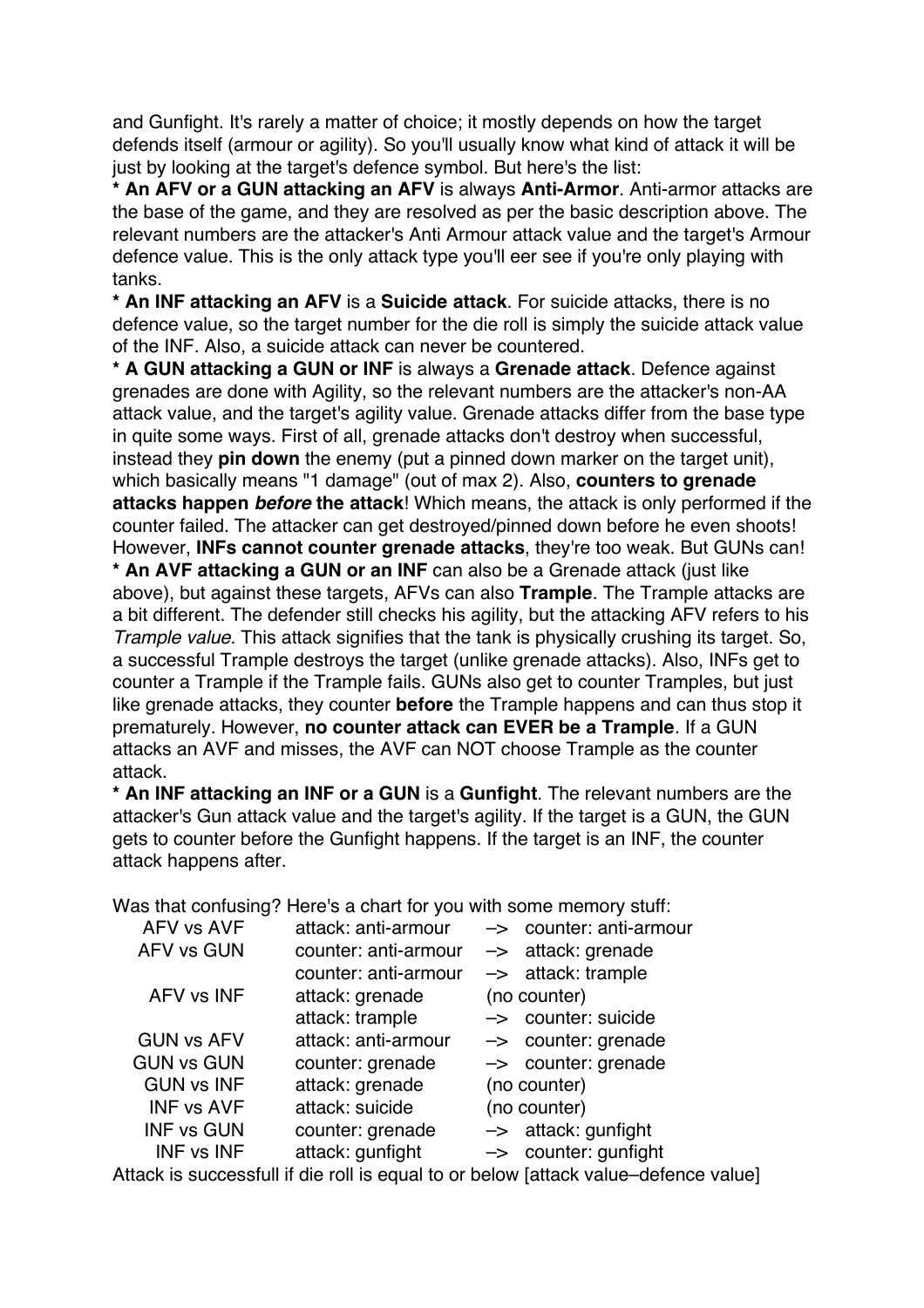**What-attack-value-to-use-memory-tech**: If defending unit has armour, use antiarmour value. If not, use the other attack value. One exception: Trample attacks uses the trample value. Also remember: No defence value against suicide attacks: The checklist:

Anti-armour: anti-armour attack vs armour Grenade: non-AA attack vs agility Trample: trample vs agility

Suicide: suicide attack value

Gunfight: gun attack vs agility

A successfull attack destroys target, except grande attacks that pins down the target.

There are also a few other special types of attacks, such as long-range attacks, and event-triggered attacks. They are described in the next section.

## **Rules concerning attacks – and special attacks General attack rules**

No cancelling attacks: The base rule is that once an attack has been declared, it cannot be cancelled at will by the attacking player – even if the target is changed by some effect. Event cards, however, might cancel attacks as they happen. No values below 0: Some effects in the game lowers attack or defence values. They can, however, never be negative.

# **Units with several attack values**

Some units have attack values like "1x4" or "2x2". This means that this specific unit can shoot several times with just one attack action (1x4 means "4 times with value 1" and 2x2 means "twice with value 2"). Each shot is resolved with a separate die roll, and each such roll can trigger an out of ammo status. However, for all other purposes, the whole salvo is still just one attack: it can only be countered once, and even if one of the rolls triggers an "out of ammo", the units still gets to finish the salvo – rule-wise, the player is merely repeating attack sequence step 2 and 3 several times.

To decrease the risk of an out of ammo-roll, the player can, before the attack starts, decide not to shoot all shots. This must be decided before the first roll, though, and he must shoot at least one shot, as you can't cancel attacks fully.

# **Counter attacks**

As specified before, counter attacks follow the same rules as normal attacks (you roll the same die, you can get out of ammo in the same way); except for the fact that they *cannot be countered*.

Counterattacks are never mandatory. The target can choose not to counterattack. Please note that unless both attacker and target are of the same type, *the counterattack is quite often of a different type than the attack*. For example, an INF attacks an GUN with Gunfight. But the GUN won't counter with a Gunfight, it counters with a grenade attack, because that's how GUNs attack INF. Also, remember that a counterattack can never be a Trample. An AFV can attack a GUN with either a grenade attack or a Trample. However, if the attacker was the GUN and the AFV is simply countering, it cannot choose Trample, and will have to make do with a Grenade attack. If the AFV attacked first, it chooses between Grenade or Trample, but if the GUN counterattacks, it must be an Anti-Armor attack, because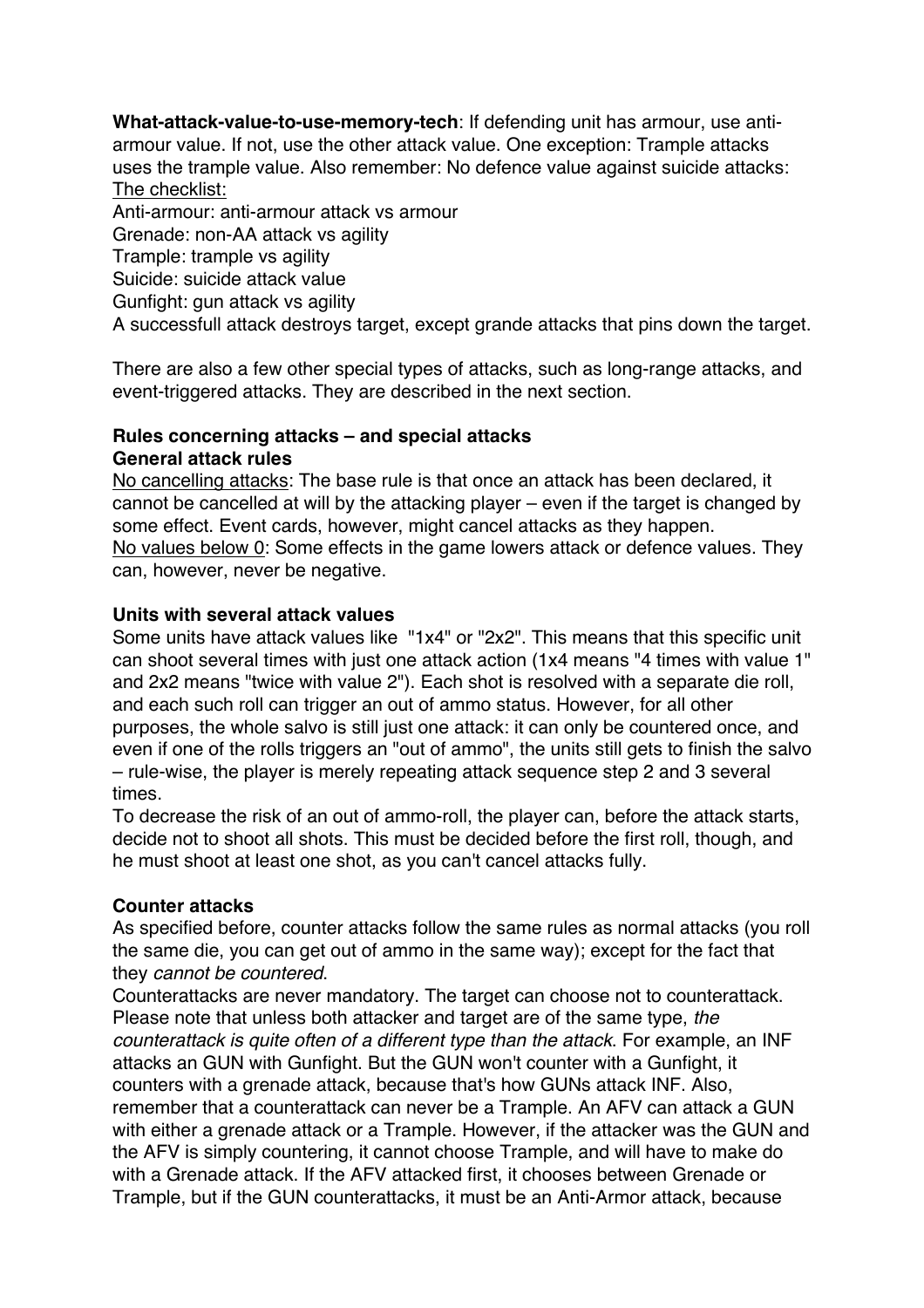that's what a GUN attacks an AFV with.

# **Out of ammo / pinned down**

A unit that's out of ammo or pinned down is effectivaly disabled. Put the relevant marker on the unit. It **cannot attack, counterattack, scout, or be moved during "before turn"**. However, it retains all other abilities (see the abilities list), and it can still be attacked, and affected (and moved) by event cards.

**Pinned down** is the effect of a sucessful grenade attack. Hence, AFVs can never be pinned down. **A pinned down unit that is further pinned down is destroyed** and gained by the attacker as points.

**Out of ammo** is what happens if the attack roll was equal to or above the unit's supply value. Any unit can run out of ammo. (Some units have supply value '7'; these will only run out of ammo if any event says so or if something lowers that value.) If by any reason a unit that is out of ammo **would get further out of ammo** (by some event card effect), it is removed from the game. Whoever caused the unit to be removed from the game does not gain it as points.

A pinned down or out of ammo condition can be removed by event cards or if the owning player discarding 3 event cards from his hans before his turn starts. *Remember: markers do not go away just because a unit is concealed!*

# **Exhaust and refresh cards**

Some cards can be "exhausted" when a special ability is used. This means to turn the card sideways to show that. An exhausted card retains all its abilities, only it cannot be exhausted again, so it can't use any ability that would require it to be exhausted.

Being hidden/revealed is separate from exhaustion. An exhausted cards remain exhausted even if it's concealed or revealed.

A player's exhausted cards are refreshed (turned back again) before his turn starts. Should an exhausted card forcibly be exhausted again by some effect (or a refreshed card being refreshed again), nothing happens.

# **Long-range attacks**

Long range attacks work like normal attacks but can only be performed by units with the long range symbol. The unit is here firing at something they can't see, they're shooting based on friendly intel. They work as basic attacks with these differences:

\* **The firing unit must be in the Rear line**. (The target must still be in the front line, and both must still be revealed.)

\* There is no defence against Long range attacks. The target for the die roll is the attacking unit's long range attack value.

\* Long-range attacks can't be countered, and they can't be used as a counter either. Do note that in all other aspects, they work like basic attacks. So they destroy the target, and the attacker can run out of ammo.

# **Event triggered attacks – air strikes and anti-air attacks**

Some events are "attacks" in the form of air strikes (bombing from above). Though they might destroy units, rule-wise they aren't really "attacks"; as they're triggered by event cards which isn't an "action" (remember that a player can many event cards during his turn (or other's turns)). When playing such a card, just follow the instructions on the card. Also, please note that some events don't destroy the target,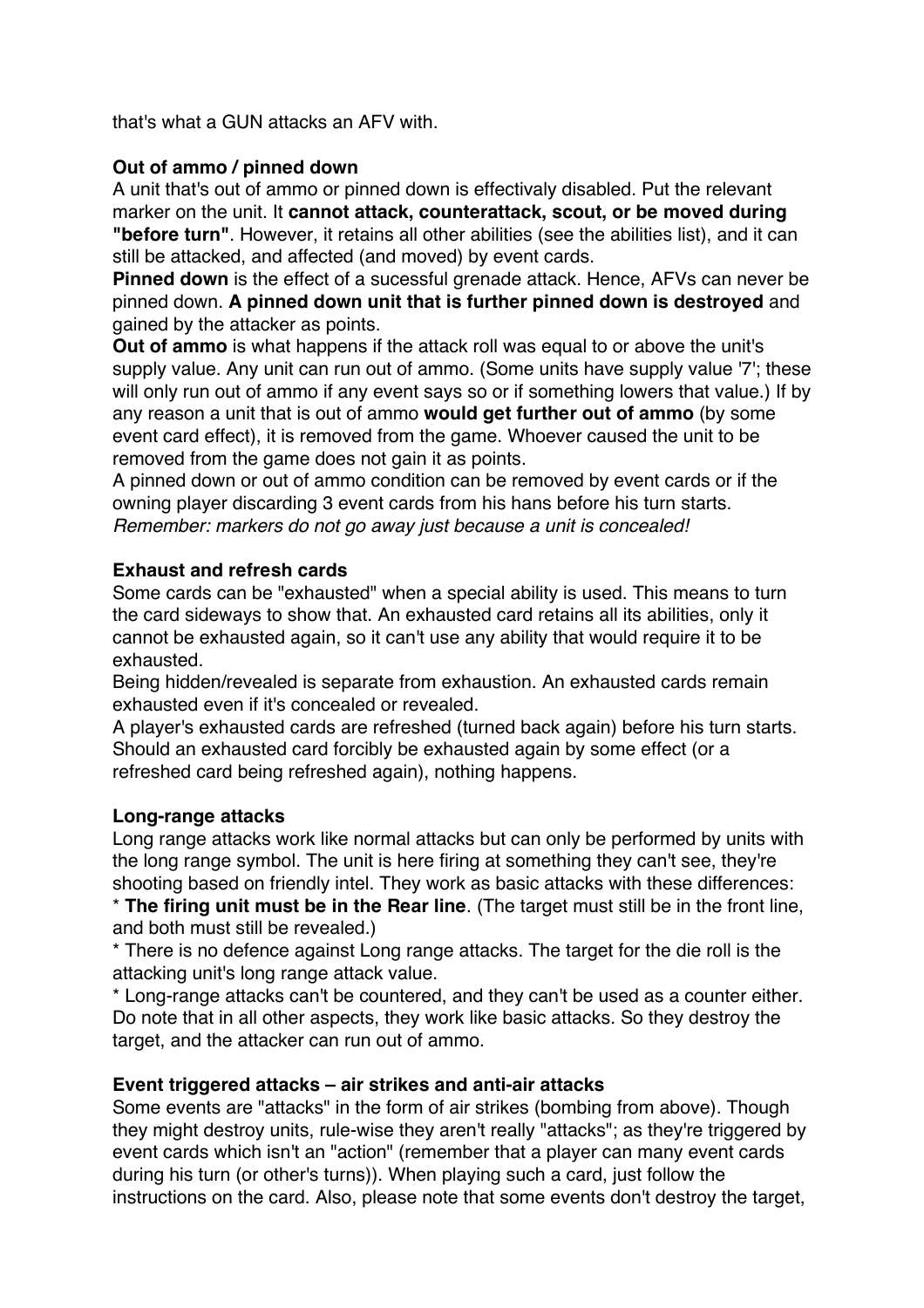but simply remove them from the game.

Some select units carry the **anti-air attack** ability icon, and they may **counter these attacks before they happen**. So, in this aspect, air strikes work as attacks, with the following differences:

\* The attack is event-triggered, and doesn't count as an "action" for the turn player.

\* The countering unit can be in either front or rear line and can counter an air strike that targets ANY unit of the owning player.

\* The countering player can counter the same air strike with ALL his anti-air able units, one at a time.

\* The counter(s) happens before the air strike. Also, there is no defence against an anti-air counter. The target for the die roll is the countering unit's anti-air attack value. \* If the counter is successful, the event card is discarded.

But yes, units can run out of ammo from an anti-air counter attack.

## **Evading (optional rule)**

Evading is a rule for experienced gamers to apply at will. If you don't want to use Evading, simply ignore the relevant icon.

Evading is only possible for units with a Evading skill. When such a unit is destroyed by an anti-armour attack or pinned down by a grenade attack, the owning player may do an evade roll, with the unit's evade value as the target. If the die roll is equal to or lower, the unit has evaded and the attack failed.

However, the catch is that **a unit that has evaded (even if it failed), cannot attack nor counter** for the remainder of this player turn, and likewise, **a unit that has attacked or countered this player turn cannot evade**. (In this case,

"attack/counter" means to *roll the die)*. So in cases where the counter happens before the attack, you might want to refrain from countering, because if you do, you're not allowed to evade later should you need. An AFV attacking a GUN can evade the counter, because he hasn't rolled his die yet. However, if he evades, he doesn't get to shoot.

Also, **tramples, suicide attacks and gunfights cannot be evaded**. And finally, **a unit that is pinned down or out of ammo, cannot evade**.

# **Charge (optional rule)**

Charging is a rule experienced gamers to apply at will. If you don't want to use charging, then don't. It's as simple as that.

Charging can only be applied when an **AFV is attacking an AFV with an antiarmour attack**. It cannot be applied when countering. The turn player must announce that he's charging before the dice are rolled. Picture the tank storming towards the other tank, set on getting that fucker DOWN.

A charge changes the attack in the following two ways:

- $*$  The counter happens first, and gets a  $+1$  to the die roll target.
- $*$  The attack itself (should the counter fail) gets a  $+2$  to the die roll target.

#### **Commander cards (optional rule)**

Using the Commander cards is for experienced gamers. If you don't want to use them, remove them from the unit deck prior to playing.

\* Commander cards are in the unit deck, and they are laid out among the player's units, but for all other purposes, they are not units, and cannot be target for anything that normally targets "units".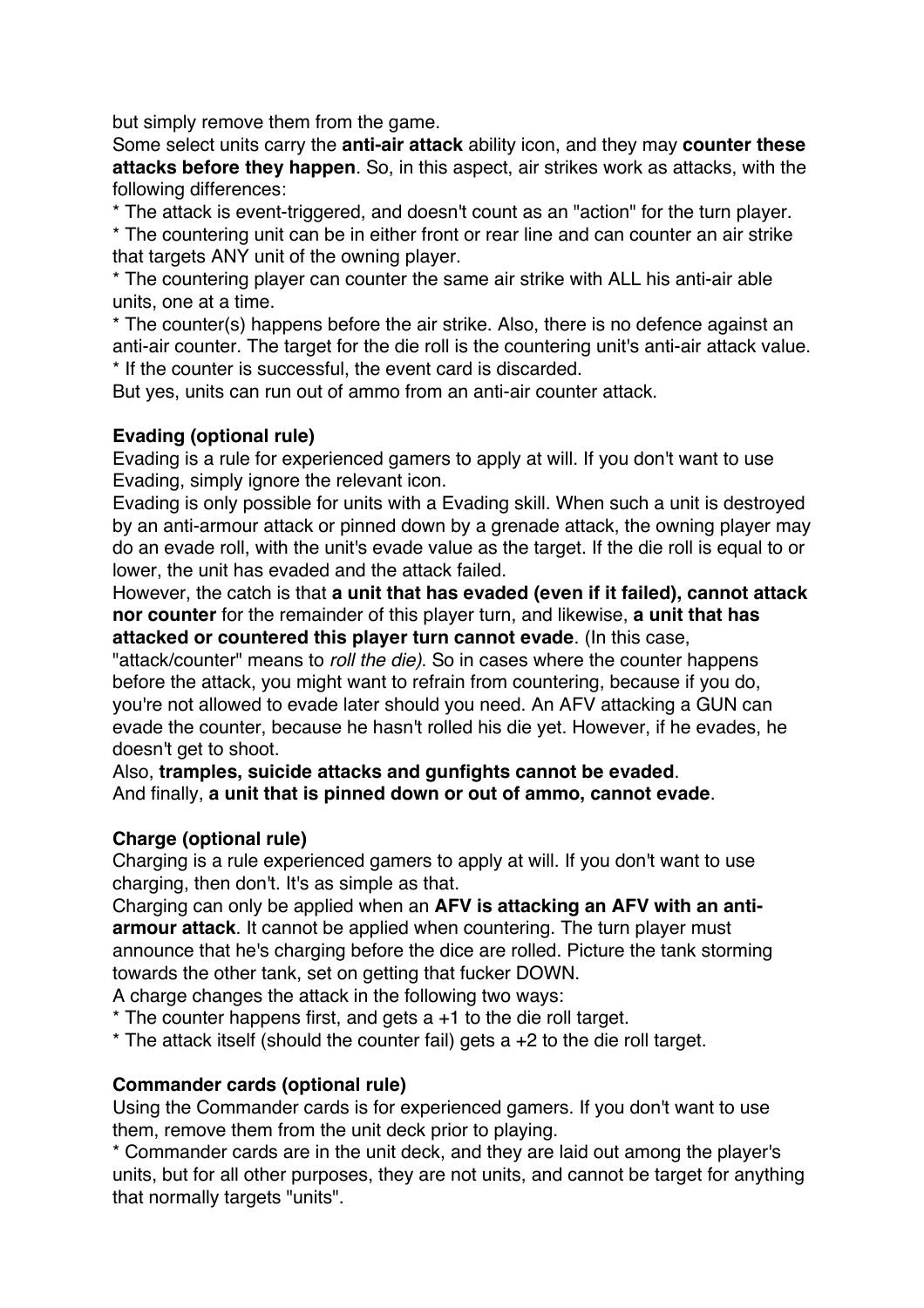\* Commanders can never be pinned down or run out of ammo. They can, however, be exhausted.

\* A commander is never face down, and always in the rear line. They never leave this place, they remain there for the remainder of the game.

\* If a player reinforces his troops mid-game and draws a commander, he puts it face up in the rear line and immediately draws another unit card.

\* Again, they don't count as a unit. Which means, if a player at the end of his turn only has Commanders among his cards, he's out of the game.

#### **Special abilities and their icons**

This is a comprehensive list of all abilities a unit can have. You'll find icons on the cards to signify what abilities a unit has. Some of them we've already covered, some of them are new. If the icon has a number, that's… guess what? Yes, you're right. It's the value of that ability.

**Scouting** This unit can scout.

Long-range attack This unit can perform long range attack (i.e. attack from the rear line).

Anti-air counter This unit can counter air strikes.

Rear line positioning This unit can be positioned in the rear line.

No turret

This tank doesn't have a turret. It's slightly handicapped when scouted and for some events.

# Open top

This tank doesn't have a lid. It's weak against suicide attacks, so all suicide attacks against this tank gets a +1 on the die roll target.

# Spying

This unit can see far. If a player doing a long range attack has at least one unit with this ability among his units, the attack gets  $a + 1$  on the die roll target. This effect does not stack.

# Evading

This unit can evade. (This rule is optional).

#### Amphibian

*This ability is invalid if unit is out of ammo or pinned down.* 

The owning player may exhaust this on his turn. This allows the player to fully ignore one Water event card in play of his choice, during this turn. However, if the player uses this effect to attack an enemy unit, that unit can also ignore the Water event when countering.